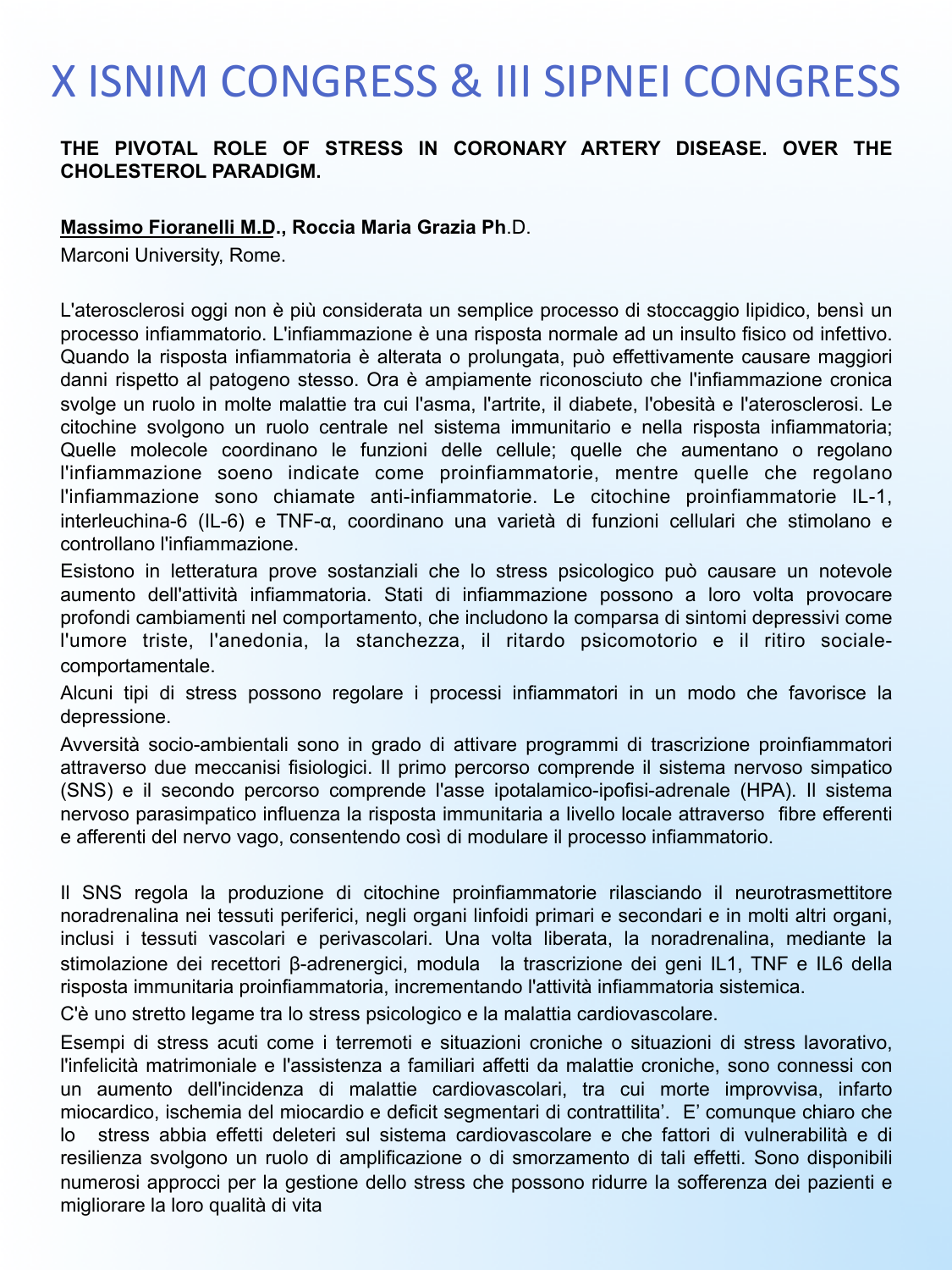# **X ISNIM CONGRESS & III SIPNEI CONGRESS**

#### **THE PIVOTAL ROLE OF STRESS IN CORONARY ARTERY DISEASE. OVER THE CHOLESTEROL PARADIGM**.

Nowday atherosclerosis is no more considered a simple lipid storage process but an inflammatory one. Inflammation is a typical and normal response to physical injury or infection. When the inflammatory response is altered or prolonged, it can actually cause more damage to a host than the pathogen itself. It is now widely recognized that chronic inflammation plays a role in several major diseases including asthma, arthritis, diabetes, obesity, and atherosclerosis. Cytokines play a central role in immune system and inflammatory response; those molecules coordinate cell functions; those that increase or up-regulate inflammation are referred to as proinflammatory, whereas those that down-regulate inflammation are called anti-inflammatory; the proinflammatory cytokines IL-1, interleukin-6 (IL-6), and TNF-α, coordinate a variety of cell functions that stimulate and enhance inflammation.

There is now substantial evidence that psychological stress can trigger significant increases in inflammatory activity. Increases in inflammation can in turn elicit profound changes in behavior, which include the initiation of depressive symptoms such as sad mood, anhedonia, fatigue, psychomotor retardation, and social-behavioral withdrawal.

Certain types of stress may up-regulate inflammatory processes in a way that promotes depression.

Two physiological pathways are responsible for converting social-environmental adversity into broad proinflammatory transcriptional programs. The first pathway involves the sympathetic nervous system (SNS), and the second pathway involves the hypothalamic–pituitary–adrenal (HPA) axis. Additional evidence suggests that the parasympathetic nervous system modulates immune responses at a regional level through both the efferent and afferent fibers of the vagus nerve, enabling it to prevent excessive inflammation.

The SNS regulates proinflammatory cytokine production by releasing the neurotransmitter norepinephrine into peripheral tissues, primary and secondary lymphoid organs, and all other major organ systems including the vasculature and perivascular tissues. Once released, norepinephrine modulates immune response gene transcription via stimulation of β-adrenergic receptors, although α-adrenergic signaling has also been implicated. This adrenergic signaling cascade suppresses transcription of antiviral type I IFN genes and up-regulates transcription of the proinflammatory immune response genes IL1, TNF, and IL6, leading to increases in systemic inflammatory activity.

There is a link between psychological stress and cardiovascular disease.

Examples of acute stressor studies such as earthquakes and chronic situations like job stress, marital unhappiness, and burden of caregiving are connected with an increase in incidence of cardiovascular diseasesincluding sudden death, myocardial infarction, myocardial ischemia, and wall motion abnormalities, as well as to alterations in cardiac regulation as indexed by changes in sympathetic nervous system activity and hemostasis. Although stressors trigger events,it is less clear that stress "causes" the events. There is nonetheless overwhelming evidence both for the deleterious effects of stress on the heart and for the fact that vulnerability and resilience factors play a role in amplifying or dampening those effects. Numerous approaches are available for stress management that can decrease patients' suffering and enhance their quality of life.